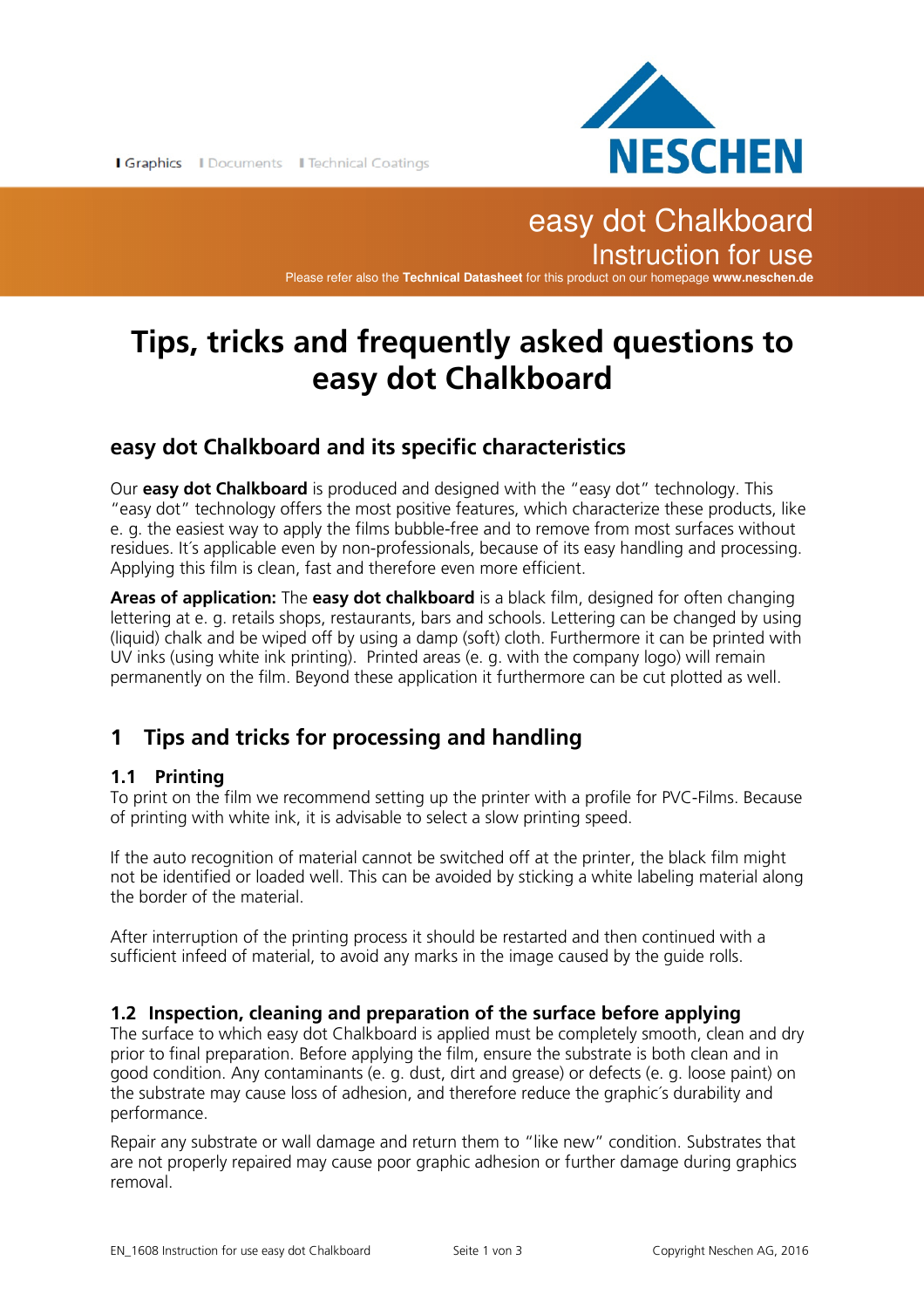

# easy dot Chalkboard Instruction for use

Please refer also the **Technical Datasheet** for this product on our homepage **www.neschen.de**

#### **The following are examples and tips of surfaces / substrates in need of repair:**

- Holes or incomplete patches **tip:** patch, prime and paint
- Loose wallboards joints **tip:** repair seams
- Overly textured paint **tip:** smooth surface with sandpaper or scouring pad, then prime and paint
- Chipped, loose, flaking or peeling paint **tip:** scrape away loose paint, then prime and paint
- Moisture behind wallboard this may cause the wallboard paper release. **Tip:** Pay special attention to areas where condensation may occur, overhead windows, or water pipes that could drip on the graphic.
- Dust, dirt or vehicle exhaust contamination **tip:** clean walls of dust, dirt, grease and other contaminations before applying the film
- Wallpaper not securely bonded in all areas **tip:** do not apply the film over wallpaper
- **Tip:** Contamination by other products that were not properly cleaned from the wall
- **Tip:** Cuts made on the film that penetrated both the film and substrate during installation
- **Our extra tip:** Always test adhesion and paint/adhesive compatibility prior to use. To test adhesion, apply a small strip of the film in an inconspicuous area and let dwell for 2 – 3 days. Before applying the test strip, prepare the surface according to the instructions above. After a 2-3 day dwell period, the film should be easy to remove without causing damage to the wall.

#### **Limitations:**

**Due to the wide variability of interior walls, sealants and paints, Neschen is unable to test every wall surface. However we have tested easy dot Chalkboard on a smooth painted wall – with excellent results.**

#### **1.3 Bonding**

We recommend dry application of this film only, in order to avoid any accumulation of water in the air channels, which could cause reduction of the adhesive strength.

Furthermore we recommend the use of a very soft squeegee (e.g. microfiber) and cotton gloves in order to avoid any unwelcome scratches and/or finger prints on the surface of the film.

Due to the "easy dot" technology it is possible to correct the film positioning if required.

The film is easy to remove from nearly all substrates. If mounted on PVC-surfaces, it can remain residue of adhesive when removing. Old, worn chalkboards or merchandising stands can easily be rebuilt by pasting over with "easy dot Chalkboard".